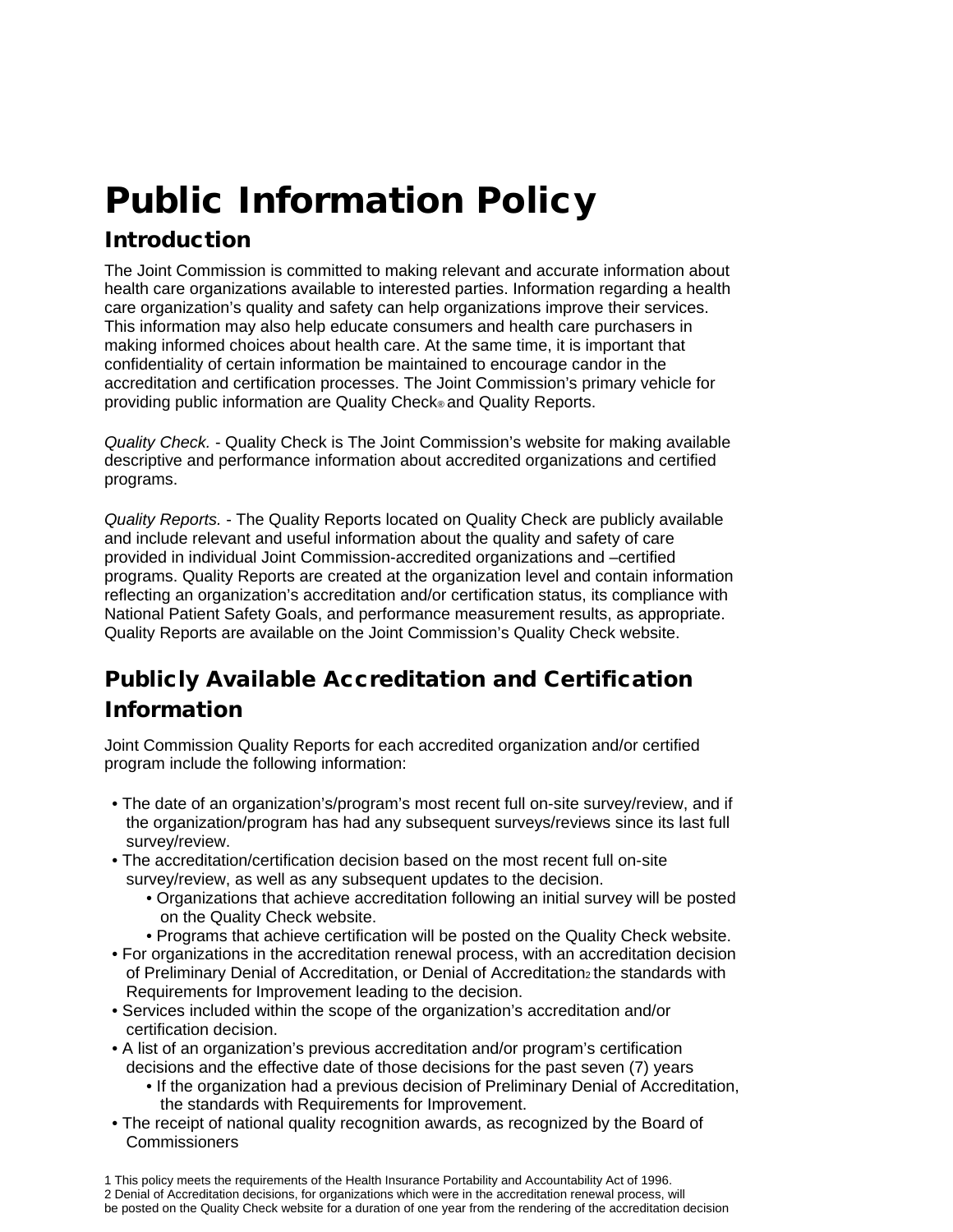• Compliance with National Patient Safety Goal requirements.

Each accredited organization/certified program is afforded the opportunity to prepare a commentary of up to two pages regarding its Quality Report. The commentary will accompany any organization/program Quality Reports distributed by The Joint Commission, whether via hard copy or The Joint Commission's website.

When performance measurement data is included in Quality Reports, such data will be accompanied by information regarding its source or derivation; accuracy, reliability, and validity; and appropriate uses of the data.

An organization's Quality Report may be obtained via the Customer Service Department or through Quality Check.

#### **Release of Aggregate Data**

The Joint Commission reserves the right to publish or release aggregate data. Protected health information will not be made publicly available. Performance data displayed on Quality Check are available to any interested party at no cost and may be downloaded electronically in a series of predefined report formats through a linked webpage called "Quality Data."3

## Information That Is Publicly Disclosed on Request

#### **Release of Accreditation and Certification Information**

In addition to information provided in Quality Reports, the following information may be obtained by writing or calling The Joint Commission:

- For organizations that were previously Denied Accreditation, are no longer certified, or withdrew from the accreditation/certification process
	- The organization's accreditation and/or certification history
	- Standards, for which The Joint Commission had no or insufficient evidence of resolution when an organization withdrew from accreditation and was subsequently Denied **Accreditation**

#### **Sentinel Event Information**

As applicable and for the three-year period prior to the date of the request, The Joint Commission will confirm whether it applied its Sentinel Event Policy to a particular event at an accredited organization.

3 This information is not available for ambulatory health care organizations and office based surgery practices $3$ 

2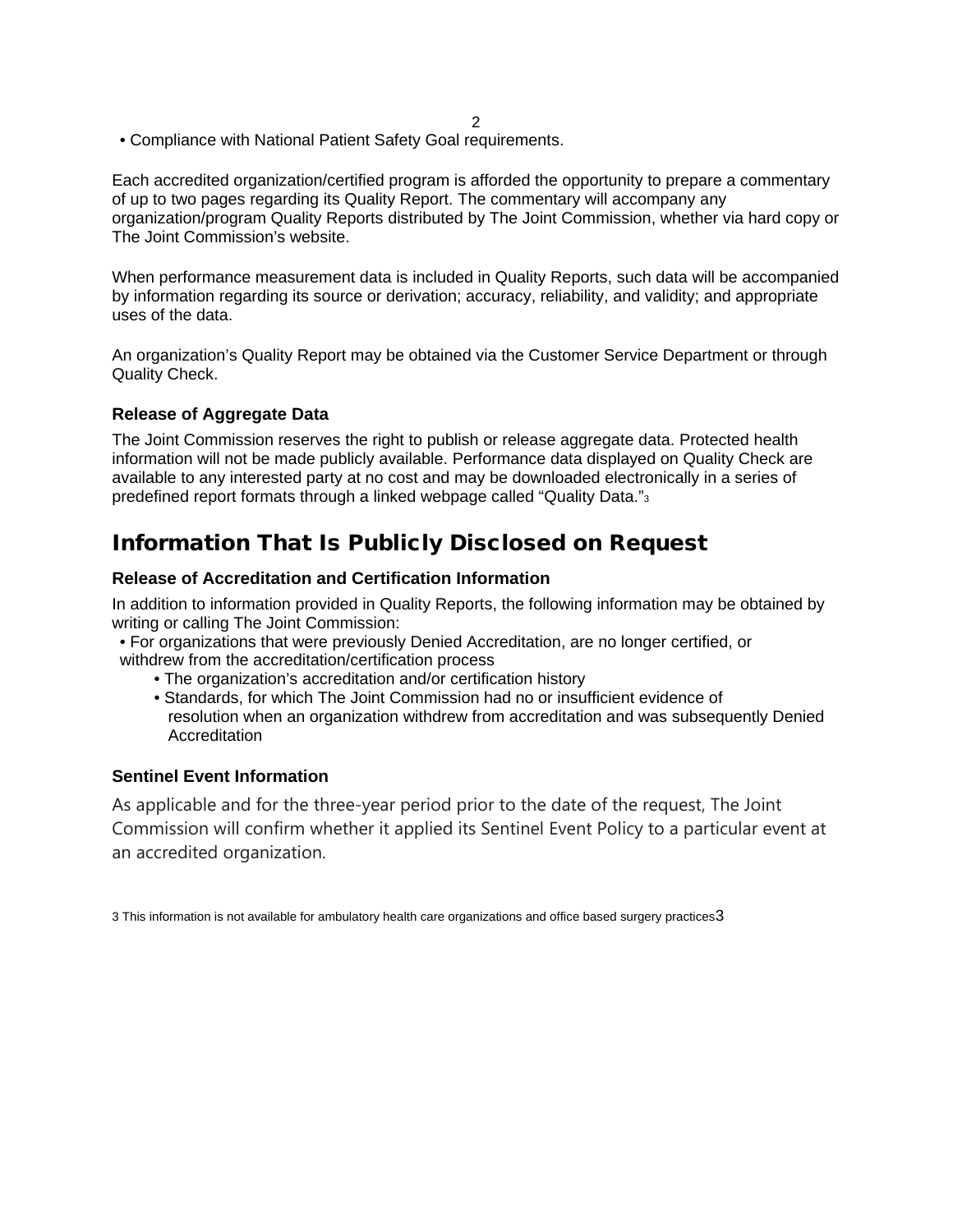#### Release of Aggregate Complaint-Related Information

The Joint Commission addresses all incidents that pertain to alleged patient safety or quality of care issues within the scope of Joint Commission standards. Information about complaints $4 \text{ may be}$ forwarded by the Center for Medicare and Medicaid Services (CMS) or other federal or state agencies having oversight responsibilities for health care organizations, federal or state legislators or legislative committees on behalf of constituents, or may be received directly from patients, families, payers, or health care professionals. As used here, the term *complaint* includes potentially relevant reports that are received from federal or state agencies, identified in the media, or otherwise obtained by The Joint Commission. It is the policy of The Joint Commission that it will only disclose patient-identifiable information if authorized by the patient, as consistent with its business associate obligations, or otherwise authorized by law. For any party other than the authorizing complainant, The Joint Commission will not disclose patient name or identifiable information, per the Health Insurance Portability and Accountability Act (HIPAA) of 1996.

Upon request from any party, The Joint Commission releases the following aggregate information relating to complaints about an accredited organization or a certified program for the three-year period prior to receipt of the request: When an unannounced or unscheduled survey/review is based on information derived from a complaint or public sources, a summary of the standards areas $_5$  for which Requirements for Improvement were issued as a result of the Joint Commission's evaluation activities.

#### Release of Specific Complaint-Related Information

The Joint Commission also provides the following information as appropriate to complainants regarding their complaints (and those authorized by the complainant), or other individuals who have knowledge regarding a specific complaint:

- Confirmation of the receipt of the complaint and that it will be reviewed to determine what, if any, Joint Commission action is warranted
- Any determination that the complaint is not related to Joint Commission requirements
- If The Joint Commission has decided not to take action regarding an organization's accreditation/a program's certification decision, the complainant is to be so advised.
- If the complaint is related to Joint Commission requirements, upon completion of review, the course of action that was taken regarding the complaint, including the standards areas that were evaluated.
- If The Joint Commission has decided not to take action regarding an organization's accreditation/a program's certification decision as a result of the complaint review, the complainant is to be so advised.
- If The Joint Commission has taken action regarding an organization's accreditation/a program's certification decision as a result of an on-site complaint review, the noncompliant standards leading to that decision will be made publically available on Quality Check.

5 The term Standard Area refers to the focus area of the complaint review as it relates to the Joint Commission's standards .Depending on the review status or outcome of the complaint review, the level of information provided may vary.4

<sup>4</sup> The term Complaint refers to an alleged adverse event, unsafe condition, or concern.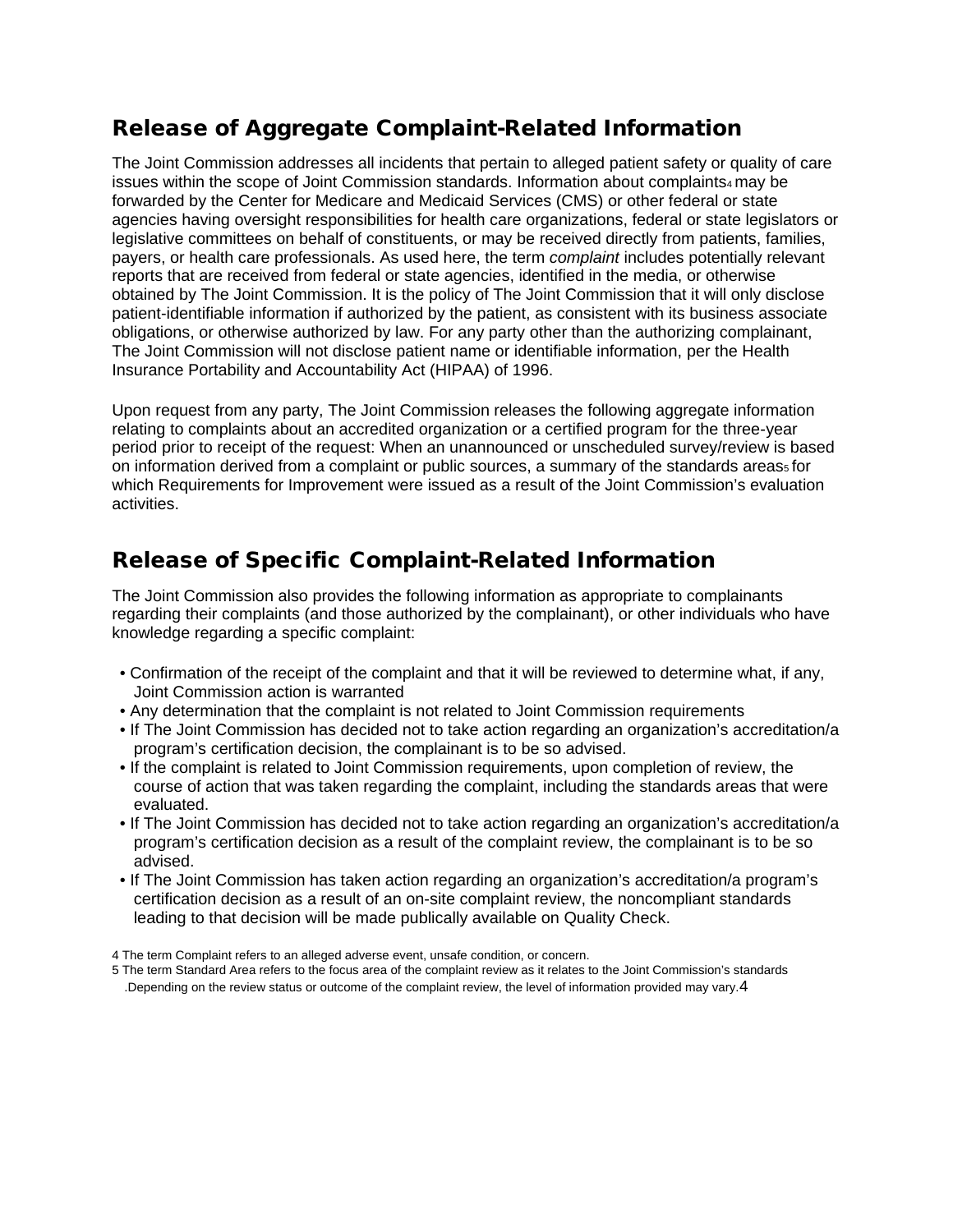## Data Release to Government Agencies and Organizations with Which The Joint Commission Performs Coordinated **Survey Activities**<sup>®</sup>

The Joint Commission makes available to federal, state, local, or other governmental certification or licensing agencies or public health agencies, or any other appropriate enforcement agency, specific accreditation-related information under the following circumstances:

- When The Joint Commission identifies a serious situation in an organization that may jeopardize the health or safety of patients or the public and immediately takes action to deny accreditation
- When The Joint Commission identifies a serious situation, or a significant pattern of risk in an organization that may have jeopardized the health or safety of previous patients or the public, or that represents risk that extends beyond the organization, such as an incident involving the reuse of contaminated instruments
- If the health care organization or other individual reports the issue to the appropriate authorities, The Joint Commission will evaluate whether it, too, should report the issue.

Additional information is made available when an organization is certified for participation in a federal or state program or licensed to operate by a state agency on the basis of its accreditation. In addition, The Joint Commission may make available information to organizations with which The Joint Commission performs coordinated survey activities. The Joint Commission may advise the organization's chief executive officer and will provide timely notice to local, state, and federal authorities having jurisdiction. The information available to government agencies and organizations with which The Joint Commission performs coordinated survey activities includes the following:

<sup>6</sup> Section 92, PL 96-499, the Omnibus Budget Reconciliation Act of 1980, requires that Medicare providers include, in all their contracts for services costing \$10,000 or more in any 12-month period, a clause allowing the Secretary of the U.S. Department of Health and Human Services (DHHS), the U.S. Comptroller General, or their representatives to examine the contract and the contractor's books and records. The Joint Commission herein stipulates that if its charges to any such organization amount to \$10,000 or more in any 12-month period, the contract or any agreement on which such charges are based and any of the Joint Commission's books, documents, and records that may be necessary to verify the extent and nature of Joint Commission costs will be available to the Secretary of DHHS, the Comptroller General, or any of their duly authorized representatives for four years after the survey. The same conditions will apply to any subcontracts The Joint Commission has with related organizations if the payments under such contracts amount to \$10,000 or more in any 12-month period .5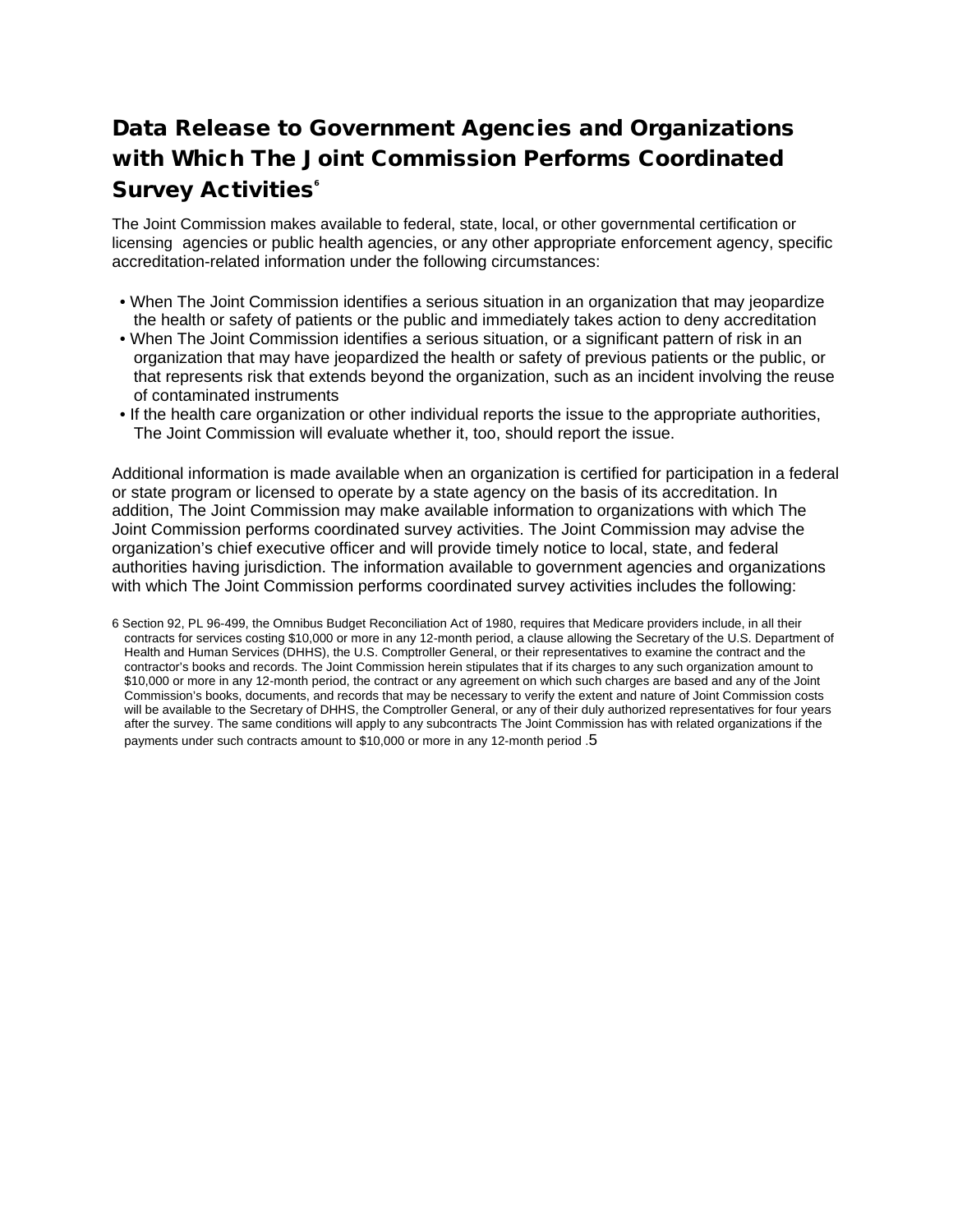- Notification of official decision to render Accreditation with Follow-up Survey, Preliminary Denial of Accreditation, or Denial of Accreditation, including the rationale for the decision
- Complaint information requested by CMS in accordance with the Joint Commission's deeming authority, including the content of the complaint submitted to the Joint Commission, if the allegation(s) results in an on-site visit
- Complaint information, including the content of the complaint submitted to the Joint Commission, if the allegation(s) results in an on-site visit is shared with:
	- CMS in accordance with The Joint Commission's deeming authority
	- A state regulatory agency that has entered into a written information-sharing agreement.
	- An organization with which The Joint Commission conducts coordinated survey activities
- Upon request from CMS, the following information is shared:
	- All final Requirements for Improvement
	- A statement, if any, from the organization regarding its views on the validity of The Joint Commission survey findings
	- A copy of the corrective action submitted by the organization.
	- The results of any follow-up survey, if warranted.
- For governmental agencies, notification of upcoming full surveys and retrospective dates of other surveys conducted, such as random unannounced or for-cause surveys, only if the governmental agency enters into an information-sharing agreement with The Joint Commission and agrees to maintain the confidentiality of the unannounced survey dates
- A copy of the *Official Accreditation Decision Report and Decision letter* 
	- For CMS upon request respecting deemed status determinations.
	- For state agencies that have entered into specific information-sharing agreements that permit provider-authorized release of such reports to the state agency.
	- Upon request from state agencies that are acting on behalf of CMS as contractors.
- The Joint Commission will report to CMS or the Office of the Inspector General, as appropriate, in the event that there is credible evidence of potential identification of fraud and abuse, or other criminal or civil law violation and upon notice to the health care organization.

#### Data Release to Cooperative Accrediting Bodies

The Joint Commission makes available to accrediting bodies with which it has formal cooperative agreements relevant portions of Official Accreditation Decision Reports and complaint-related information which are pertinent to the accrediting activities of the cooperative partner. Judgments as to pertinence are made solely by The Joint Commission. (For a list of organizations with which The Joint Commission has cooperative agreements, see http://

[www.jointcommission.org/facts\\_about\\_the\\_cooperative\\_accreditation\\_initiative/.](https://www.jointcommission.org/-/media/tjc/documents/fact-sheets/cooperative-accreditation-initiative-fact-sheet-02-13-18.pdf))

## Joint Commission Right to Clarify

When an organization disseminates inaccurate information regarding its accreditation/certification, The Joint Commission reserves the right to clarify misinformation, even if the information involved would otherwise be considered confidential.